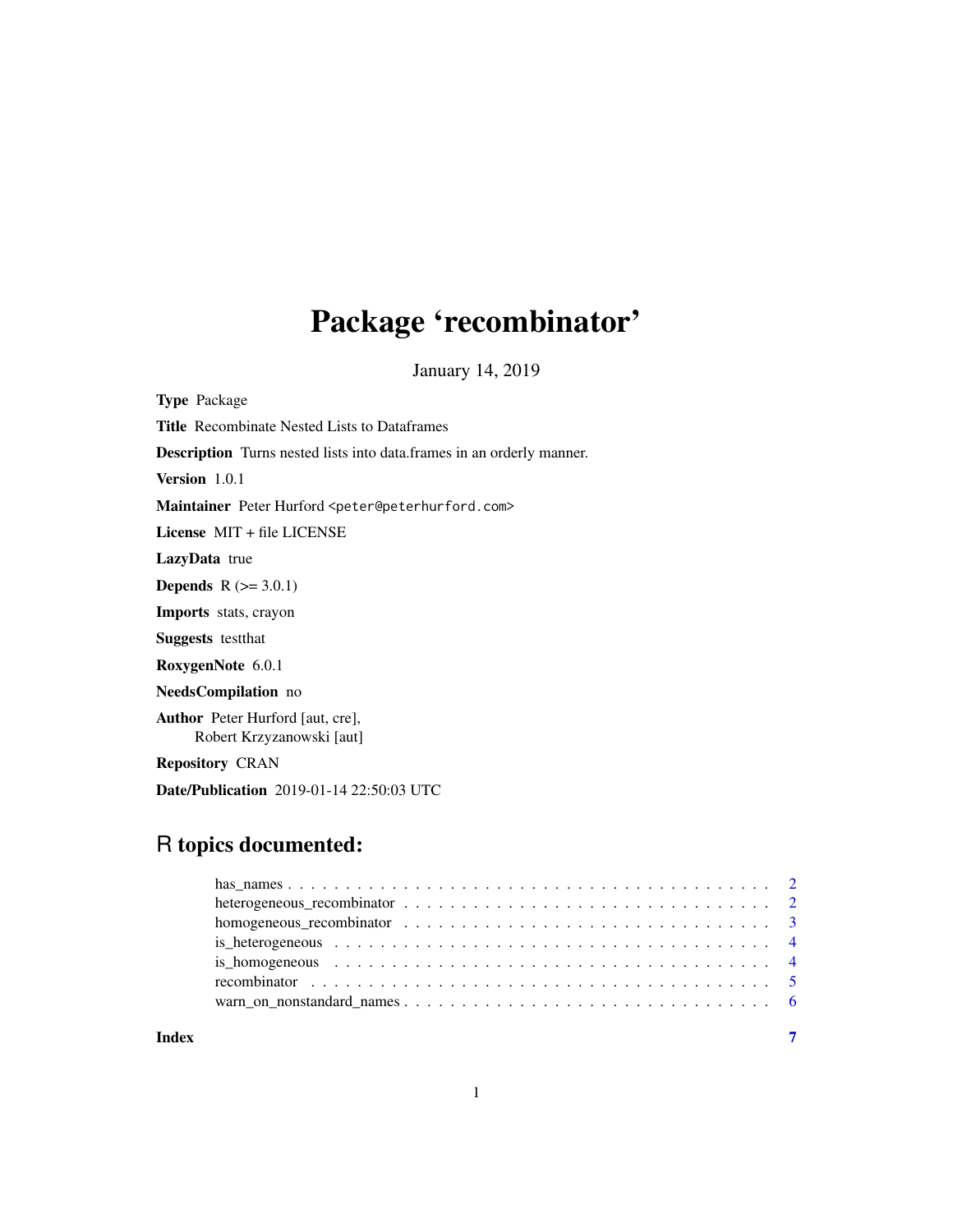<span id="page-1-0"></span>

# Description

Checks if a list has names.

#### Usage

has\_names(dat)

#### Arguments

dat list. The list to verify.

# Value

boolean. TRUE if the list is named, FALSE otherwise.

heterogeneous\_recombinator

*Process heterogeneous batch data.*

# Description

This function turns a list of data obtained from the Avant API in heterogeneous format into a data.frame. Here, heterogeneous refers to a list of lists with each element being of possibly different size, but a complete named list of the data for that row.

# Usage

```
heterogeneous_recombinator(dat, id = "id")
```
#### Arguments

| dat | list. The list of lists to process. Each row is a named list with the names being |
|-----|-----------------------------------------------------------------------------------|
|     | variable names and the values being respective variable values.                   |
| id  | character. Primary key, by default "id".                                          |

#### Details

For example, list(list(variable\_one = 1, variable\_two = 'a'), list(variable\_one = 2, variable\_ refers to a data set with three variables with two rows, the first variable having c(1,2), the second  $c('a', NA),$  and the third  $c(NA, 1)$ .

If the list of lists is not formatted in this way, the function performs no error handling and will likely return a malformed data.frame.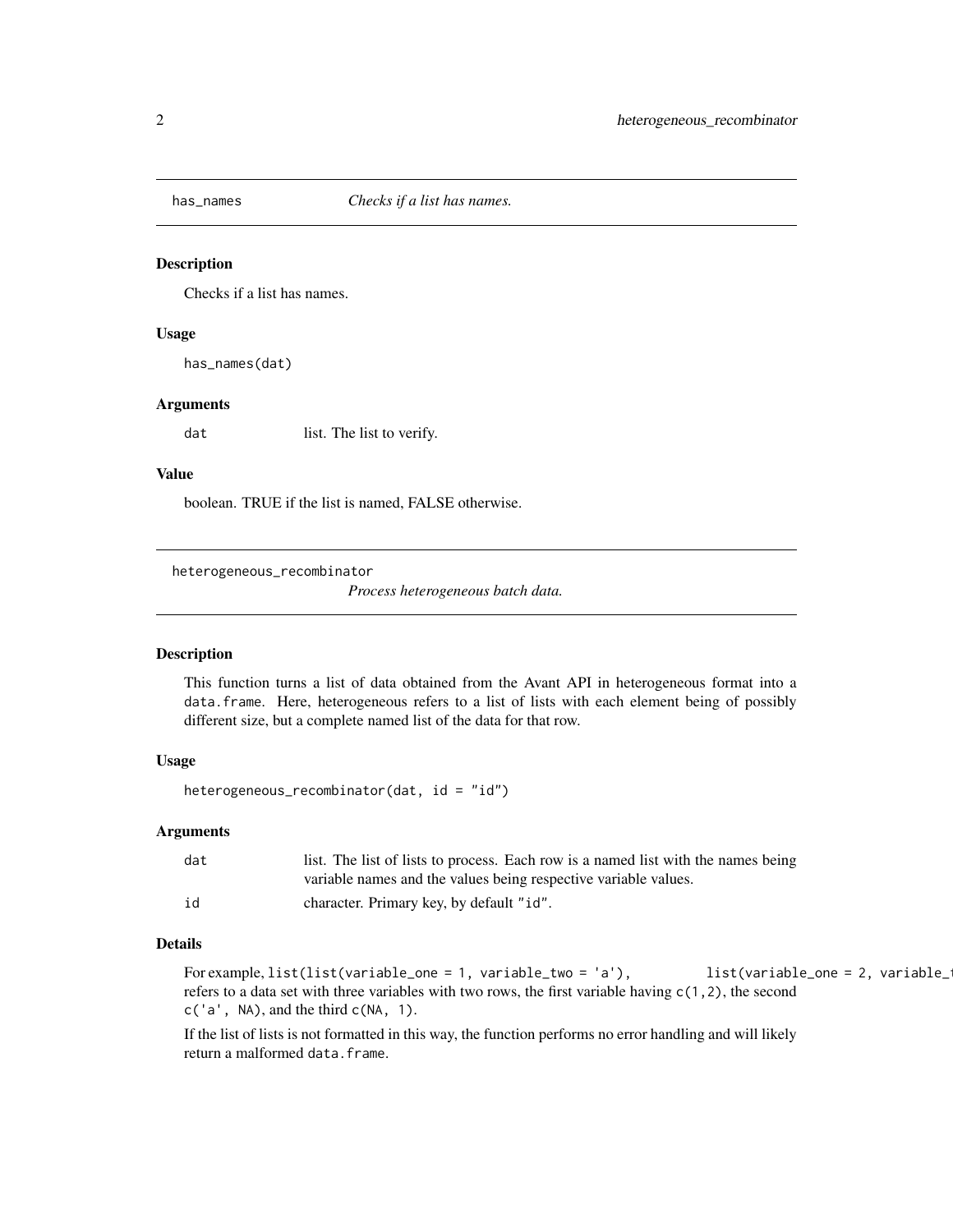<span id="page-2-0"></span>homogeneous\_recombinator 3

# Value

the formatted data.frame

# Examples

```
pre_dataframe <-
 list(list(variable_one = 1, variable_two = 'a'),
      list(variable_one = 2, variable_three = 1))
df <- heterogeneous_recombinator(pre_dataframe)
# 3 by 2 dataframe w/ c(1,2), c('a', NA), c(NA, 1) in the columns, respectively.
```
homogeneous\_recombinator

*Process homogeneous batch data.*

#### **Description**

This function turns a list of data obtained from the Avant API in homogeneous format into a data.frame. Here, homogeneous refers to a list of lists with the first element of the list being a character vector of column names, and subsequent list elements being lists of values in the correct order and of the same length as the names vector.

#### Usage

```
homogeneous_recombinator(dat, id = "id")
```
#### Arguments

| dat | list. The list of lists to process. The first list element is a character vector of |
|-----|-------------------------------------------------------------------------------------|
|     | variable names, and subsequent elements are lists of variable values ordered by     |
|     | these variable names.                                                               |
| id  | character. Primary key, by default "id".                                            |

# Details

For example, list(c('variable\_one', 'variable\_two'), list(1, 'a'), list(2, 'b')) refers to a data set with two variables with two rows, the first variable having  $c(1,2)$  and the latter having 'a', 'b'.

If the list of lists is not formatted in this way, the function performs no error handling and will likely return a malformed data.frame.

#### Value

the formatted data.frame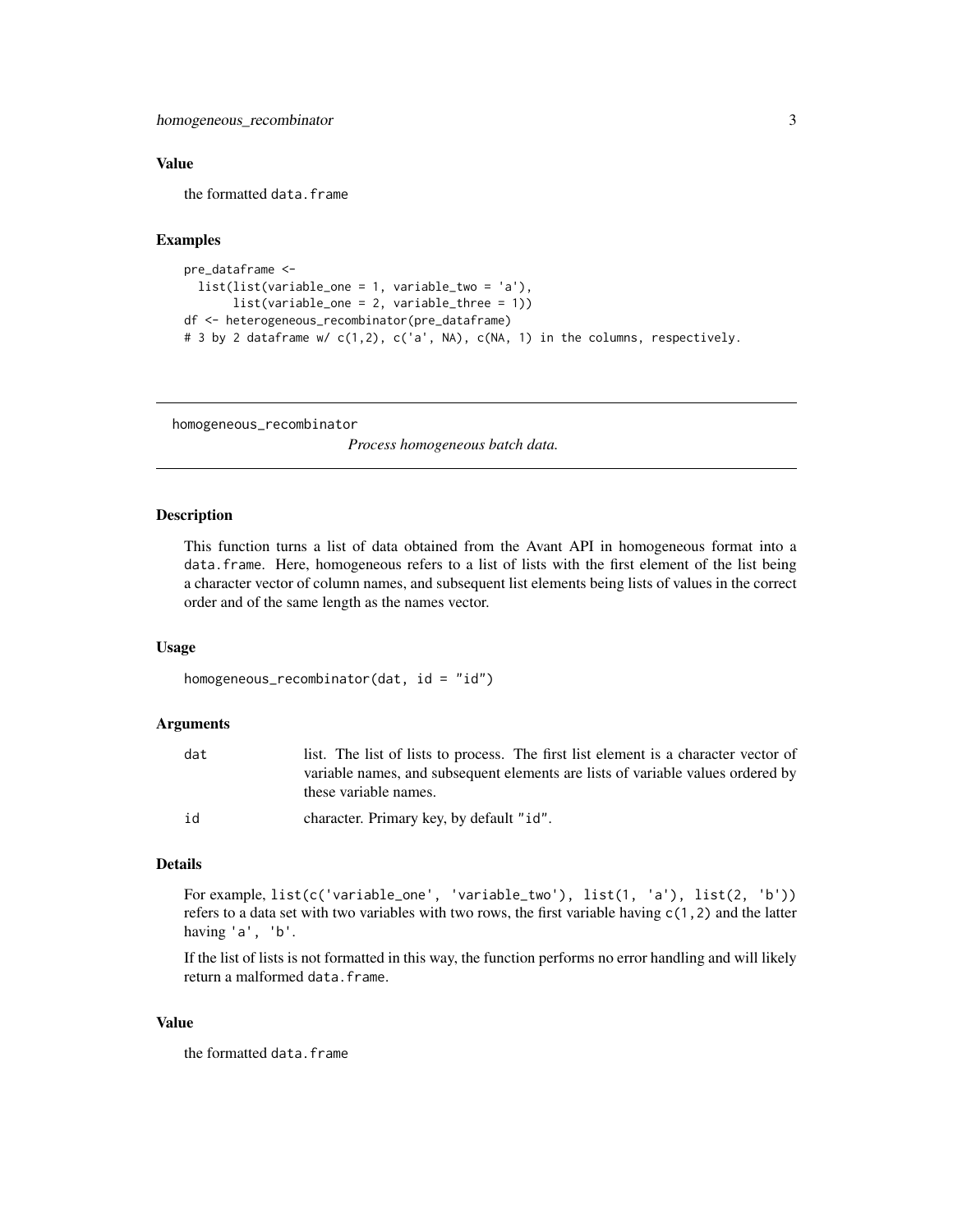# Examples

```
pre_dataframe <- list(c('variable_one', 'variable_two'), list(1, 'a'), list(2, 'b'))
df <- homogeneous_recombinator(pre_dataframe)
# 2 by 2 dataframe w/ c(1,2), c('a','b') in the columns, respectively.
```
is\_heterogeneous *Is this heterogeneous data?*

# Description

Is this heterogeneous data?

#### Usage

is\_heterogeneous(dat)

# Arguments

dat list. The list to verify.

# Value

boolean. TRUE if the list is heterogeneous, FALSE otherwise.

is\_homogeneous *Is this homogeneous data?*

# Description

Is this homogeneous data?

# Usage

```
is_homogeneous(dat)
```
#### Arguments

dat list. The list to verify.

# Value

boolean. TRUE if the list is heterogeneous, FALSE otherwise.

<span id="page-3-0"></span>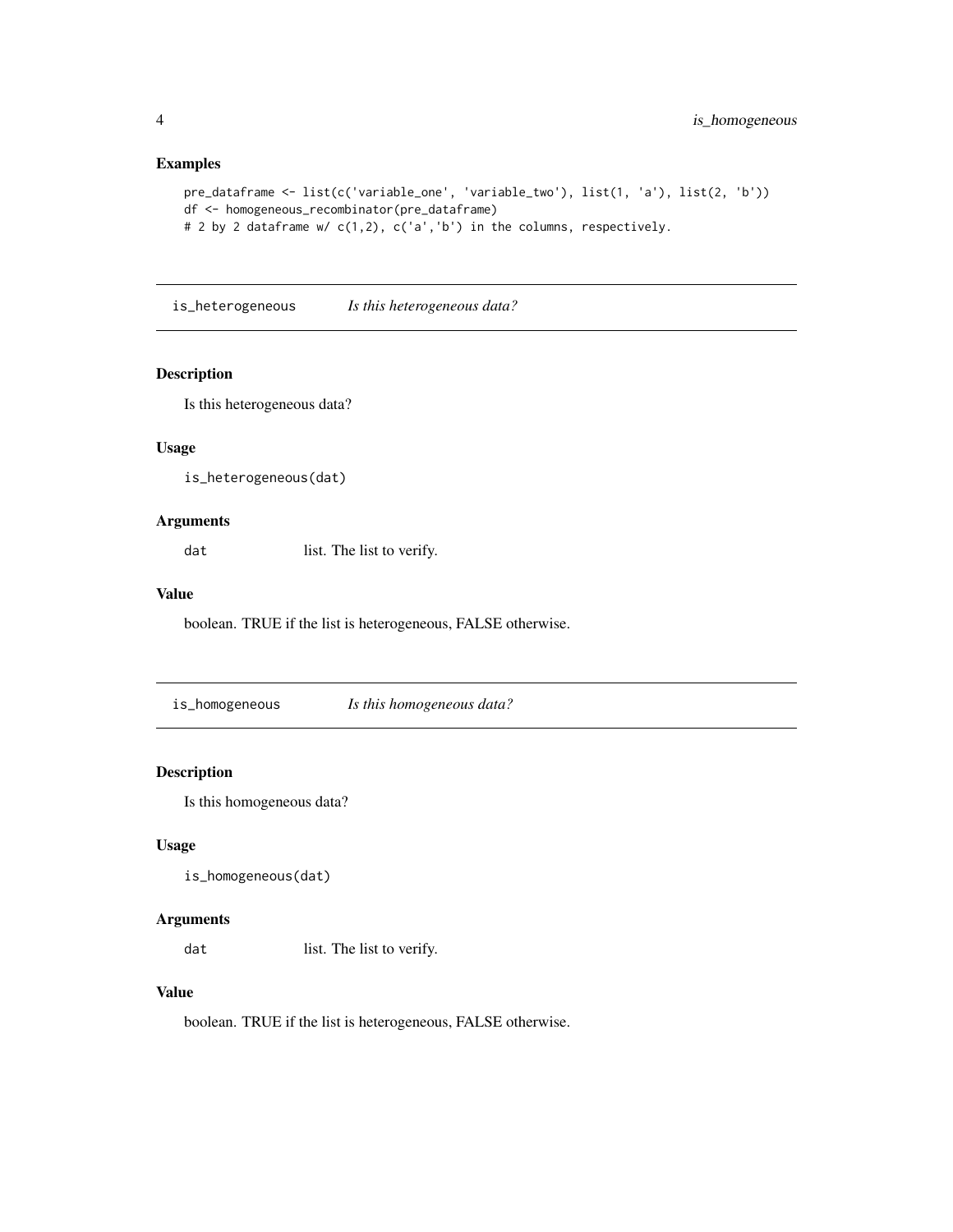<span id="page-4-0"></span>

## Description

A mini-utility package for turning nested lists into data.frames.

A recombinator attempts to convert a depth 2 nested list into a data.frame.

# Usage

 $recombination(data, id = "id")$ 

## Arguments

| dat | list. The list of lists to process. It can be in homogeneous or heterogeneous<br>format (see the description). |
|-----|----------------------------------------------------------------------------------------------------------------|
| id  | character. Primary key, by default "id".                                                                       |

#### Details

There are two supported formats.

- 1. Homogeneous lists A list where the first list element is a character vector giving the names of the data.frame, and the subsequent list elements themselves lists of values.
- 2. Heterogeneous lists A list where each element is a named list of values. In this format, plyr::rbind will be used to take the union of all names and impute the ones missing with NA values.

# Value

the converted data.frame. If not a list, no changes will be performed.

#### Note

A warning will be issued if non-standard names (i.e. those containing more than alphanumeric, underscore, and period characters) are used.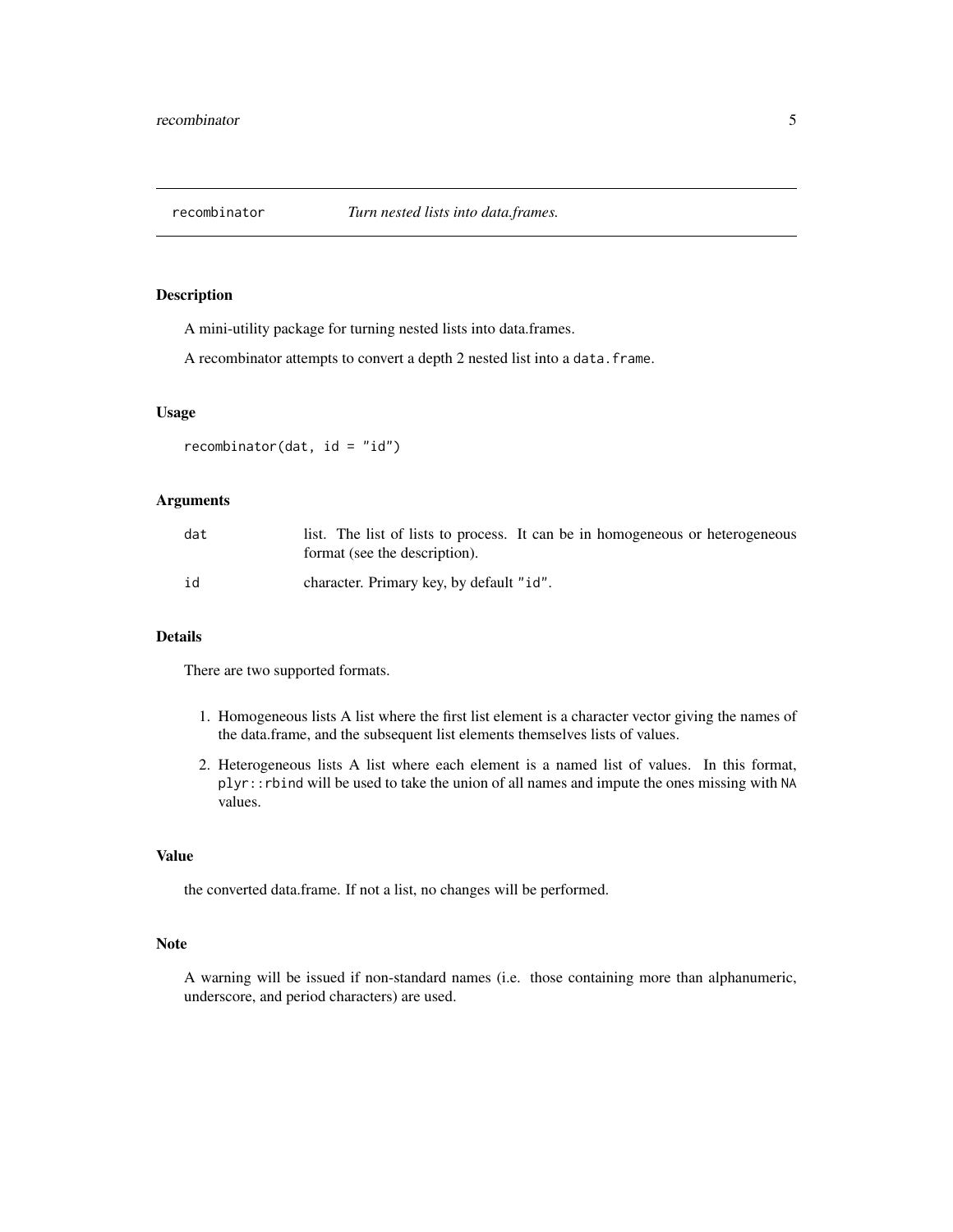<span id="page-5-0"></span>warn\_on\_nonstandard\_names

*Warn if names will be changed when converting to a data.frame.*

# Description

Warn if names will be changed when converting to a data.frame.

# Usage

warn\_on\_nonstandard\_names(data)

# Arguments

data list. A list to convert to a data.frame.

# Value

Nothing, but a warning if the names will be mangled due to R's [make.names](#page-0-0).